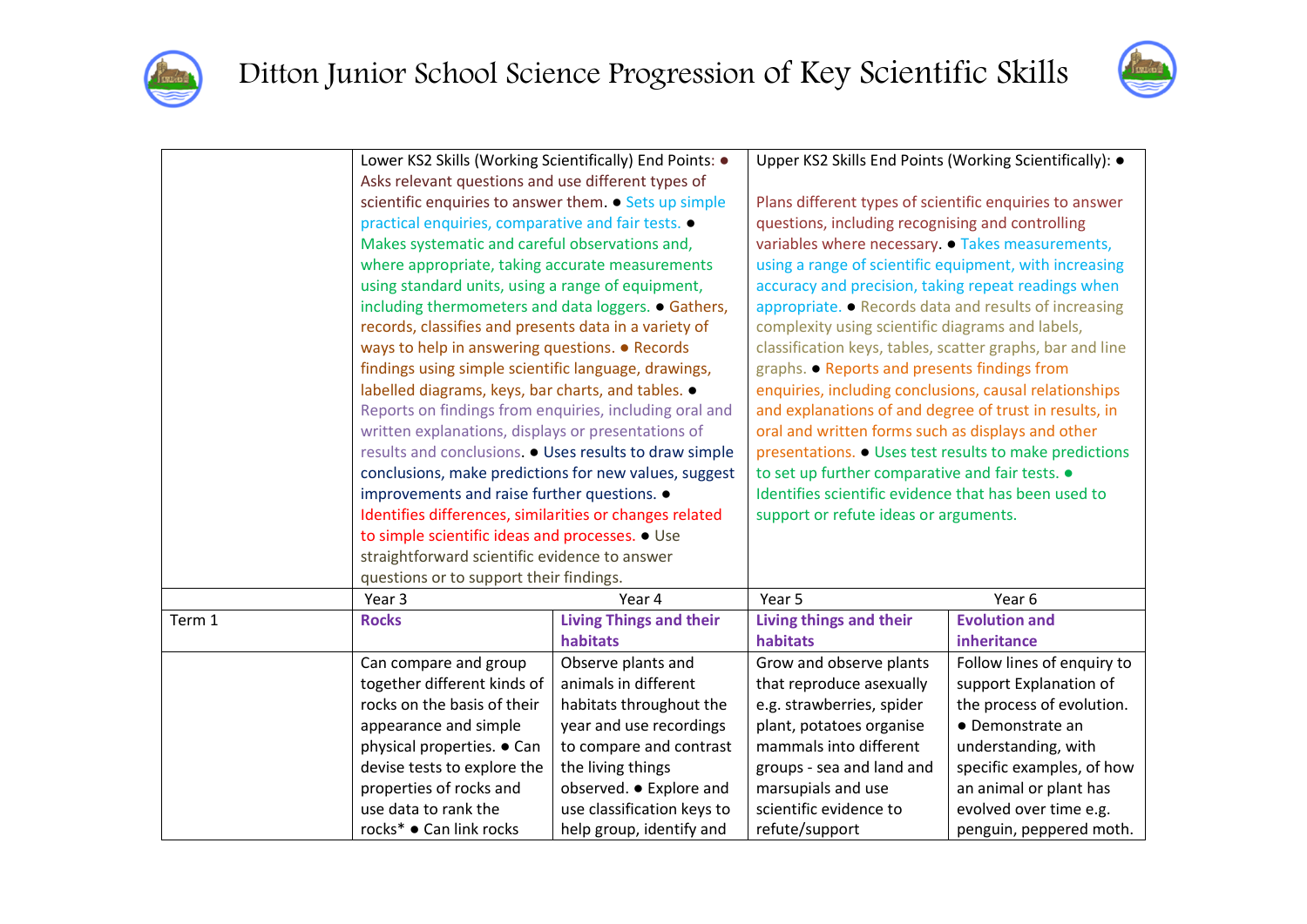



| changing over time with     | name a variety of living     | correct/incorrect             | · Identify characteristics |
|-----------------------------|------------------------------|-------------------------------|----------------------------|
| their properties e.g. soft  | things in their local and    | statements (such as           | that will make a plant or  |
| rocks get worn away         | wider environment. •         | 'dolphins are fish'). Draw    | animal suited or not       |
| more easily ● Can present   | Classify living things       | and label appropriate         | suited to a particular     |
| in different ways their     | found in different           | scientific diagrams           | habitat. • Compare the     |
| understanding of how        | habitats based on their      | following use of              | ideas of Charles Darwin    |
| fossils are formed e.g. in  | features. ● Create a         | secondary sources and         | and Alfred Wallace on      |
| role play, comic strip,     | simple identification key    | first hand observations       | evolution. ● Research the  |
| chronological report,       | based on observable          | relating to the life cycle of | work of Mary Anning and    |
| stop-go animation etc. •    | features. • Use research     | a range of animals.           | understand how this        |
| Can identify plant/animal   | to explore human impact      | compare and contrast the      | provided evidence of       |
| matter and rocks in         | on the local environment     | life cycles of different      | evolution. ● Referring to  |
| samples of soil . Can       | e.g. litter, tree planting.* | living things and present     | and using examples of      |
| devise a test to explore    | • Use secondary sources      | findings identify which       | fossil evidence that       |
| the water retention of soil | to find out about how        | insects complete which        | support the theory of      |
|                             | environments may             | type of metamorphosis         | evolution.                 |
|                             | naturally change.* • Use     | and present findings          |                            |
|                             | secondary sources to find    | identify the key              |                            |
|                             | out about human impact,      | differences between           |                            |
|                             | both positive and            | some amphibians - for         |                            |
|                             | negative, on                 | example, toads and frogs,     |                            |
|                             | environments and write       | and present findings in       |                            |
|                             | a report on this.*           | different forms. Use data     |                            |
|                             |                              | to compare and find           |                            |
|                             |                              | patterns, for example to      |                            |
|                             |                              | compare the gestation         |                            |
|                             |                              | times for mammals and         |                            |
|                             |                              | look for patterns e.g. in     |                            |
|                             |                              | relation to size of animal    |                            |
|                             |                              | or length of dependency       |                            |
|                             |                              | after birth/Look for          |                            |
|                             |                              | patterns between the size     |                            |
|                             |                              | of an animal and its          |                            |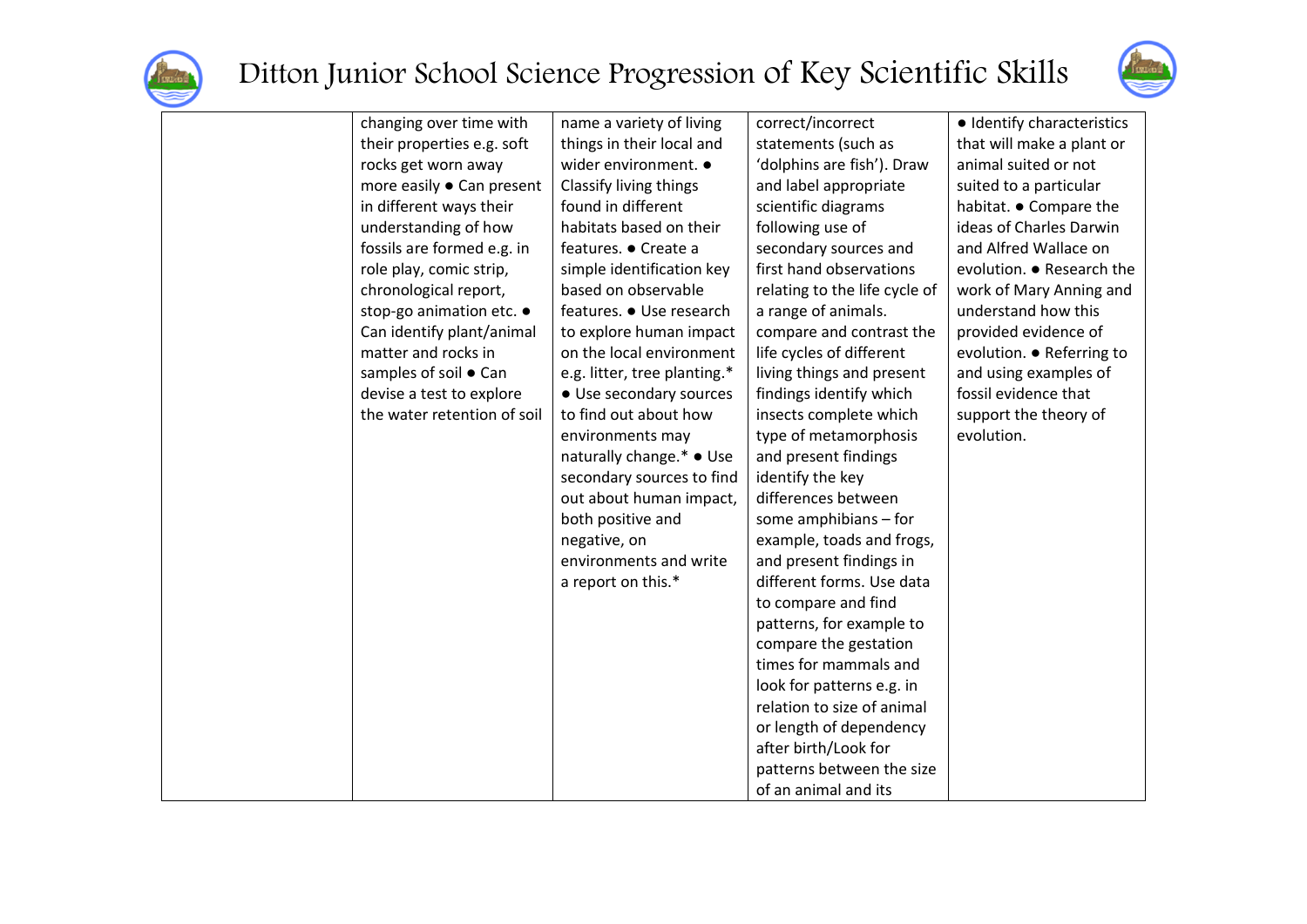

## Ditton Junior School Science Progression of Key Scientific Skills



|                   |                                 |                            | expected life span)             |                             |
|-------------------|---------------------------------|----------------------------|---------------------------------|-----------------------------|
| Term <sub>2</sub> | <b>Investigations linked to</b> | <b>Electricity</b>         | <b>Earth and Space</b>          | Light                       |
|                   | creative curriculum             |                            |                                 |                             |
|                   |                                 | Construct and investigate  | Use secondary sources to        | Plan and conduct a test     |
|                   |                                 | a range of circuits. •     | help create a model e.g.        | to investigate how light    |
|                   |                                 | Investigate which          | role play or using balls, to    | travels and                 |
|                   |                                 | materials can be used      | show the movement of            | explain/present the         |
|                   |                                 | instead of wires to make   | the Earth around the Sun        | findings. • Investigate the |
|                   |                                 | a circuit . • Classify     | and the Moon around the         | use of mirrors to reflect   |
|                   |                                 | materials that conduct     | Earth. ● Use secondary          | light and record using      |
|                   |                                 | electricity and those that | sources to create a model       | straight line diagrams to   |
|                   |                                 | don't following            | to show why day and             | indicate the direction of   |
|                   |                                 | investigation and record   | night occur ● Make first-       | light. • Use mirrors,       |
|                   |                                 | findings* • Investigate    | hand observations of how        | torches and protractors     |
|                   |                                 | the effect of a switch and | shadows caused by the           | to demonstrate and          |
|                   |                                 | combinations of switches   | Sun change through the          | record how light is         |
|                   |                                 | in simple circuits. •      | day ● Make a sundial and        | reflected in a mirror and   |
|                   |                                 | Investigate switches and   | report on findings              | how we see ourselves in     |
|                   |                                 | consider variations for    | following observation of        | a mirror. • Measure and     |
|                   |                                 | specific uses, such as a   | the changing place of the       | record the angle of         |
|                   |                                 | pressure switch for a      | shadow, making                  | incidence and angle of      |
|                   |                                 | burglar alarm. • Apply     | conclusions as to what          | reflection using a          |
|                   |                                 | their knowledge of         | this demonstrates and           | protractor and detailed     |
|                   |                                 | conductors and             | how the sundial was used        | diagram                     |
|                   |                                 | insulators to design and   | to indicate the time. $\bullet$ |                             |
|                   |                                 | make different types of    | Research time zones •           |                             |
|                   |                                 | switch.                    | Consider the views of           |                             |
|                   |                                 |                            | scientists in the past and      |                             |
|                   |                                 |                            | how evidence was used to        |                             |
|                   |                                 |                            | deduce the shapes and           |                             |
|                   |                                 |                            | movements of the Earth,         |                             |
|                   |                                 |                            | Moon and planets before         |                             |
|                   |                                 |                            | space travel.                   |                             |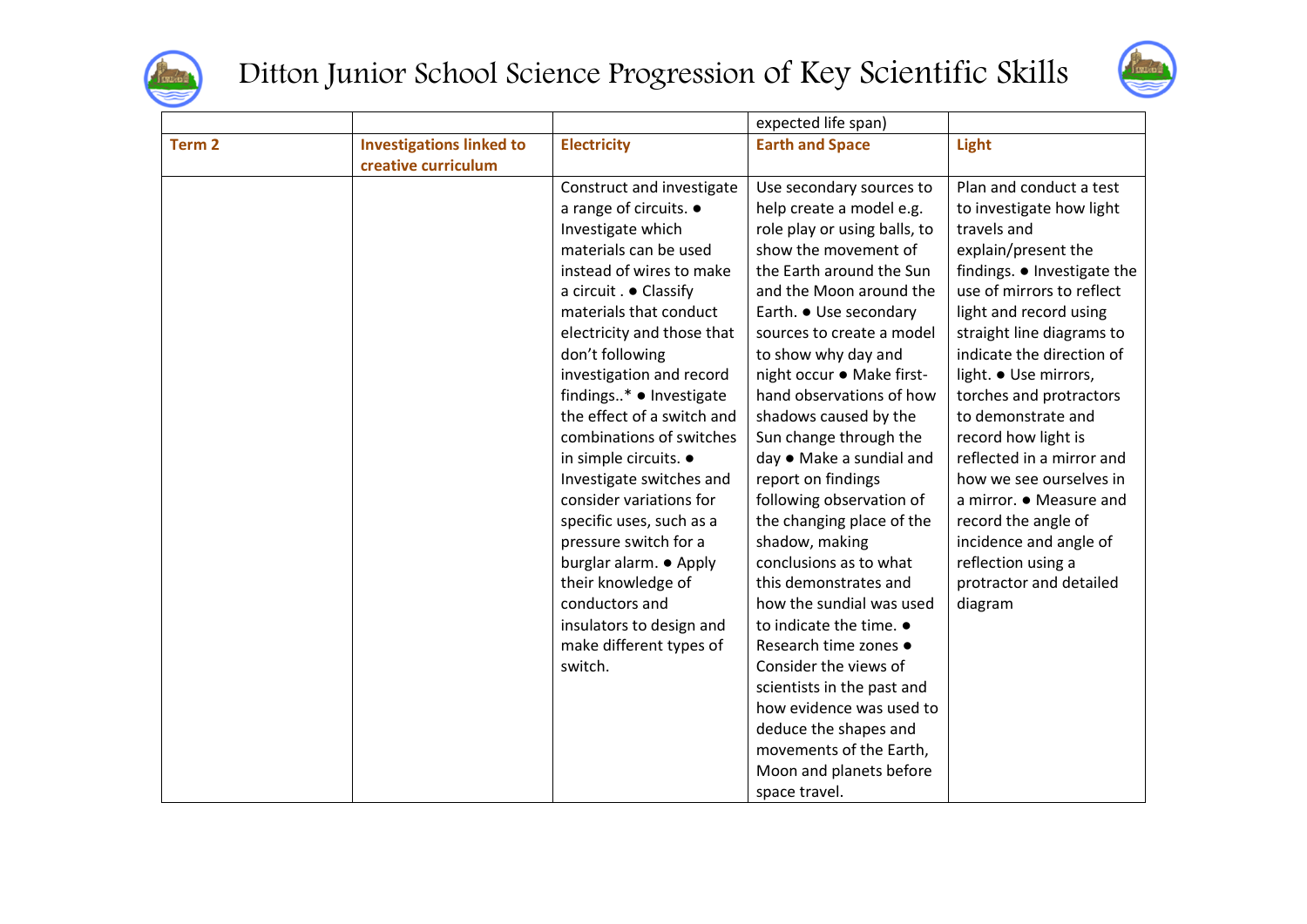

## Ditton Junior School Science Progression of Key Scientific Skills



| Term <sub>3</sub> | Light                       | <b>Investigations linked to</b> | <b>Forces</b>                | Living things and their            |
|-------------------|-----------------------------|---------------------------------|------------------------------|------------------------------------|
|                   |                             | creative curriculum             |                              | habitats                           |
|                   | Observe and identify        |                                 | Investigate the pull on      | Classify plants and                |
|                   | changes to the size and     |                                 | different objects using a    | animals and record                 |
|                   | orientation of shadows,     |                                 | newton meter and record      | conclusions from the use           |
|                   | relative to their proximity |                                 | forces in Newtons (N). ●     | of classification keys. •          |
|                   | to the light source. .      |                                 | Report on conclusions        | Use information about              |
|                   | Observe and identify the    |                                 | relating to an object's      | the characteristics of an          |
|                   | difference in shadows of    |                                 | mass and its weight in       | unknown animal or plant            |
|                   | opaque, translucent and     |                                 | Newtons. . Investigate       | to assign it to a group. $\bullet$ |
|                   | transparent                 |                                 | the effect of friction in a  | Use secondary sources to           |
|                   | objects/materials. •        |                                 | range of contexts . ●        | learn about the formal             |
|                   | Observe how shadows are     |                                 | Investigate the effects of   | classification system              |
|                   | formed and affected by      |                                 | water resistance in a        | devised by Carl Linnaeus           |
|                   | different circumstances. •  |                                 | range of contexts e.g.       | and why it is important. $\bullet$ |
|                   | To notice that light can be |                                 | dropping shapes through      | Research an unfamiliar             |
|                   | reflected off surfaces and  |                                 | water, pulling shapes e.g.   | animal or plant using its          |
|                   | Replace with 'investigate   |                                 | boats along the surface of   | characteristics to                 |
|                   | the visibility of different |                                 | water. • Investigate the     | establish where it                 |
|                   | materials (eg shiny; foil,  |                                 | effects of air resistance in | belongs in the                     |
|                   | mirrors and matt; sugar     |                                 | a range of contexts e.g.     | classification system              |
|                   | paper) in a darker          |                                 | parachutes, spinners, sails  |                                    |
|                   | environment according to    |                                 | on boats. • Explore how      |                                    |
|                   | which reflect most light.'  |                                 | levers, pulleys and gears    |                                    |
|                   | · Investigate the size of   |                                 | work. • Research how the     |                                    |
|                   | shadows according to        |                                 | work of scientists such as   |                                    |
|                   | times of day and year, by   |                                 | Galileo Galilei and Isaac    |                                    |
|                   | tracing shadows outside     |                                 | Newton helped to             |                                    |
|                   | and comparing               |                                 | develop the theory of        |                                    |
|                   | differences. . Classify     |                                 | gravitation.                 |                                    |
|                   | materials according to      |                                 |                              |                                    |
|                   | opaque, transparent and     |                                 |                              |                                    |
|                   | translucent. • Use oral     |                                 |                              |                                    |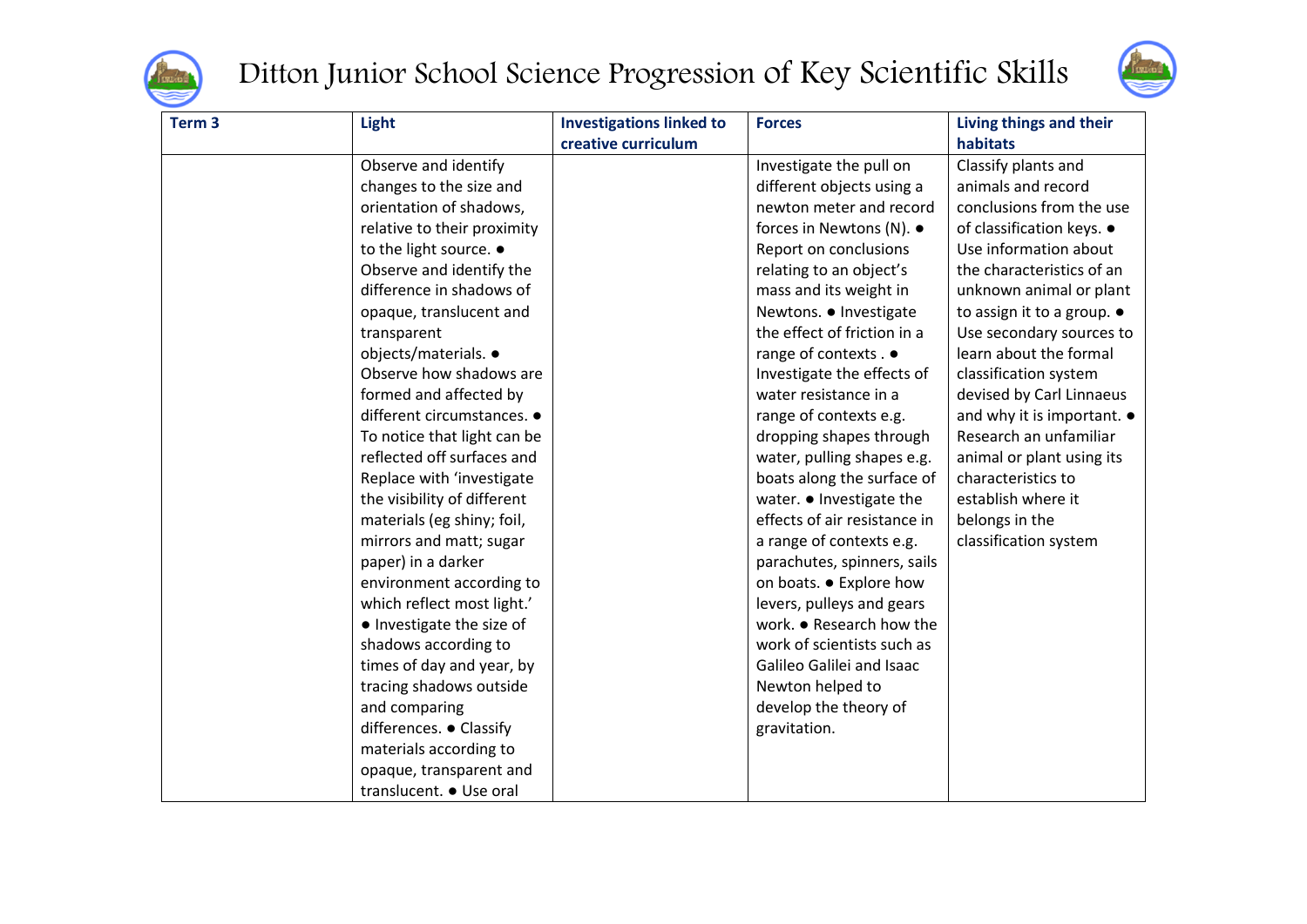



|                   | and written explanations<br>to report on why shadows<br>are formed and how the<br>length and size of a<br>shadow can be changed.<br>• Investigates questions<br>related to an object and<br>the shadow it will cause*                                                                                                                                                                                                               |                                                                                                                                                                                                                                                                                                                                                                                                                                                                                                                                           |                                                                                                                                                                                                                                                                                                                              |                                                                                                                                                                                                                                                                                                                                                                                                                                                                                                                              |
|-------------------|-------------------------------------------------------------------------------------------------------------------------------------------------------------------------------------------------------------------------------------------------------------------------------------------------------------------------------------------------------------------------------------------------------------------------------------|-------------------------------------------------------------------------------------------------------------------------------------------------------------------------------------------------------------------------------------------------------------------------------------------------------------------------------------------------------------------------------------------------------------------------------------------------------------------------------------------------------------------------------------------|------------------------------------------------------------------------------------------------------------------------------------------------------------------------------------------------------------------------------------------------------------------------------------------------------------------------------|------------------------------------------------------------------------------------------------------------------------------------------------------------------------------------------------------------------------------------------------------------------------------------------------------------------------------------------------------------------------------------------------------------------------------------------------------------------------------------------------------------------------------|
| Term <sub>4</sub> | <b>Forces and Magnets</b>                                                                                                                                                                                                                                                                                                                                                                                                           | <b>States of Matter</b>                                                                                                                                                                                                                                                                                                                                                                                                                                                                                                                   | <b>Animals (including</b><br>humans)                                                                                                                                                                                                                                                                                         | <b>Electricity</b>                                                                                                                                                                                                                                                                                                                                                                                                                                                                                                           |
|                   | Record and report on<br>findings from<br>investigations, involving<br>how things move on<br>different surfaces* •<br>Compare and group<br>materials following<br>magnetic testing,<br>recording findings and use<br>the outcome to answer<br>questions about which<br>materials are magnetic.*<br>• Make and investigate<br>predictions on whether<br>two magnets will attract<br>or repel, depending on<br>which poles are facing. | Observe closely and<br>classify a range of solids<br>and liquids. • Explore<br>making gases visible •<br>Classify materials<br>according to whether<br>they are solids, liquids<br>and gases. • Observe a<br>range of materials<br>melting. • Investigate<br>how to melt ice more<br>quickly. . Observe the<br>changes that are non-<br>reversible relating<br>(common ingredients). ●<br>Investigate melting point<br>of different materials. .<br><b>Explore freezing different</b><br>liquids. . Observe and<br>measure temperature of | draw a timeline to<br>indicate stages in the<br>growth and development<br>of humans. Research<br>about the changes<br>experienced in puberty.<br>Researching the gestation<br>periods of other animals<br>and comparing them with<br>humans; by finding out<br>and recording the length<br>and mass of a baby as it<br>grows | Draw circuit diagrams of<br>a range of simple series<br>circuits, using recognised<br>symbols. . Communicate<br>structures of circuits<br>using circuit diagrams<br>with recognised symbols<br>• make electric circuits<br>and demonstrate,<br>following investigation,<br>how variation in the<br>working of particular<br>components can be<br>changed. • Plan and<br>select resources for a fair<br>scientific enquiry,<br>deciding which variables<br>to control. • Record<br>results from an<br>experiment using tables |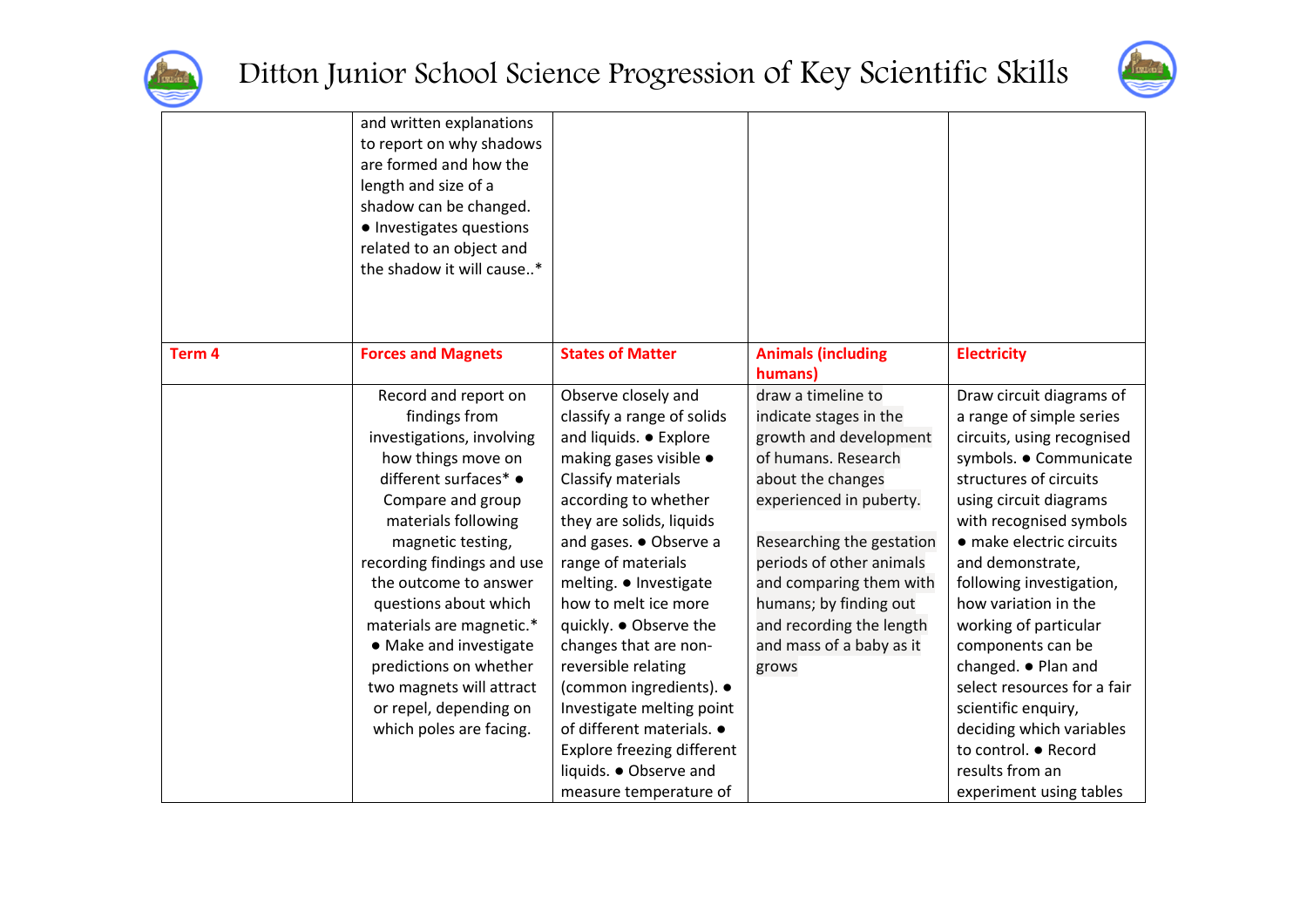



|        |                             | icy water, tap water, hot  |                                 | and graphs • Evaluate      |
|--------|-----------------------------|----------------------------|---------------------------------|----------------------------|
|        |                             | water. ● Observe water     |                                 | and explain their          |
|        |                             | evaporating and            |                                 | investigation, results and |
|        |                             | condensing. ● Set up       |                                 | conclusions.               |
|        |                             | investigations to explore  |                                 |                            |
|        |                             | changing the rate of       |                                 |                            |
|        |                             | evaporation.* ● Use        |                                 |                            |
|        |                             | secondary sources to find  |                                 |                            |
|        |                             | out about the water        |                                 |                            |
|        |                             | cycle.* ● Using their      |                                 |                            |
|        |                             | data, can explain what     |                                 |                            |
|        |                             | affects how quickly a      |                                 |                            |
|        |                             | solid melts. • From their  |                                 |                            |
|        |                             | data, can explain how to   |                                 |                            |
|        |                             | speed up or slow down      |                                 |                            |
|        |                             | evaporation. ● Present     |                                 |                            |
|        |                             | learning about the water   |                                 |                            |
|        |                             | cycle in a range of ways   |                                 |                            |
|        |                             | e.g. diagrams,             |                                 |                            |
|        |                             | explanation text, story of |                                 |                            |
|        |                             | a water drople             |                                 |                            |
| Term 5 | <b>Animals including</b>    | <b>Animals including</b>   | <b>Investigations linked to</b> | <b>Animals (including</b>  |
|        | humans                      | humans                     | creative curriculum             | humans)                    |
|        | Classify food in a range of | Construct and interpret a  |                                 |                            |
|        | ways . Use food labels to   | variety of food chains,    |                                 | Plan and conduct           |
|        | explore the nutritional     | identifying producers,     |                                 | a scientific enquiry to    |
|        | content of a range of food  | predators and prey. •      |                                 | identify different food    |
|        | items ● Use secondary       | Can create food chains     |                                 | groups. • Use labelled     |
|        | sources to find out the     | based on research.* •      |                                 | diagrams to support        |
|        | types of food that contain  | Identifies differences,    |                                 | understanding of how       |
|        | different nutrients * * * • | and similarities of        |                                 | nutrients and oxygen are   |
|        | Use food labels to answer   | different types of teeth   |                                 | delivered around the       |
|        | enquiry questions e.g.      | according to herbivore,    |                                 | body. • Use information    |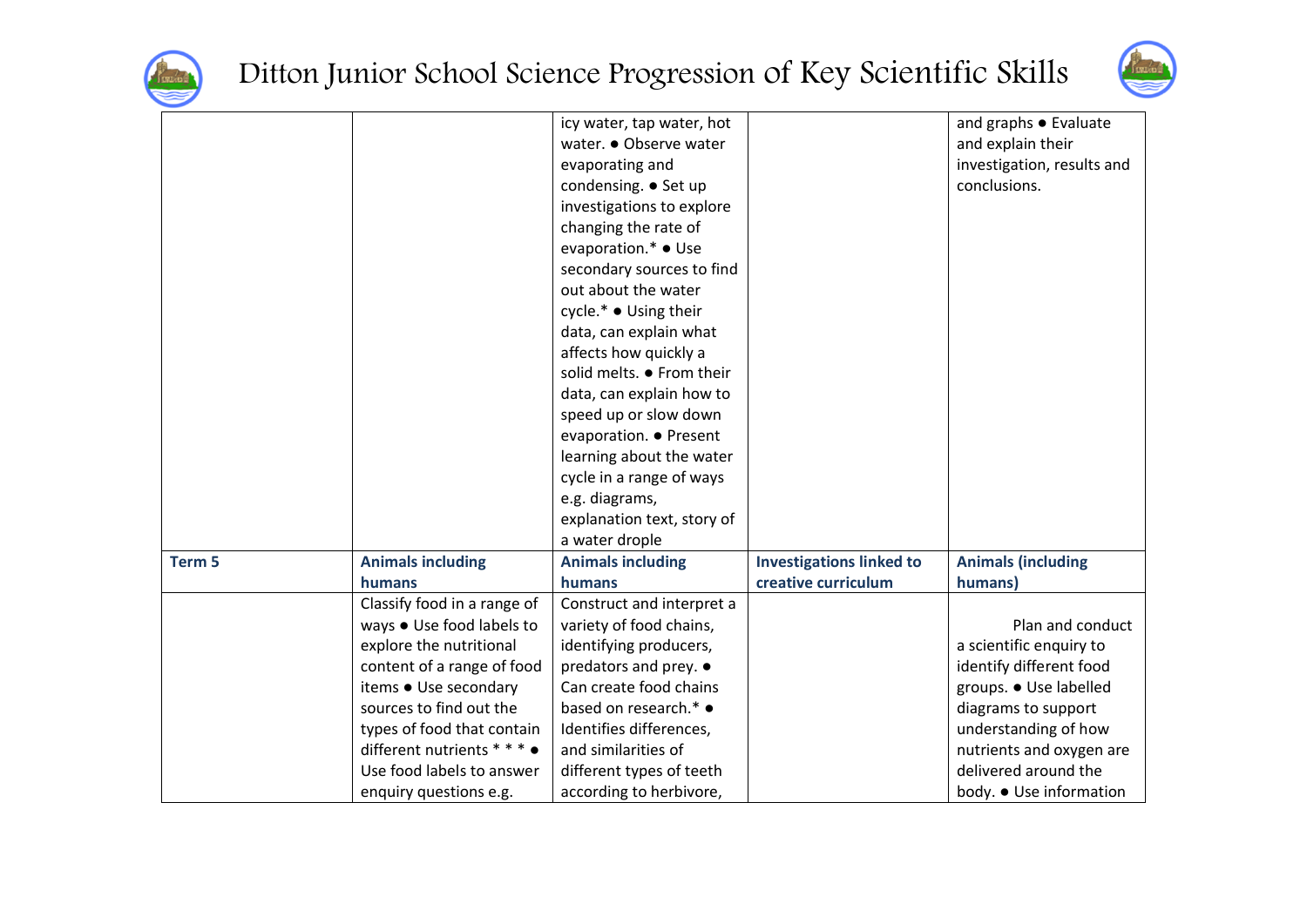



|        | How much fat do             | omnivore and carnivore.   |                               | to identify the main            |
|--------|-----------------------------|---------------------------|-------------------------------|---------------------------------|
|        | different types of pizza    | • Can record the teeth in |                               | components of the heart.        |
|        | contain? How much sugar     | their mouth (make a       |                               | • Predict what will             |
|        | is in soft drinks? • Plan a | dental record). •         |                               | happen to the heart             |
|        | daily diet contain a good   | recreate the human        |                               | during exercise. •              |
|        | balance of nutrients and    | stomach and observe       |                               | Construct and analyse           |
|        | record and present          | representation of how     |                               | the variables that make a       |
|        | findings ******             | food breaks down. ●       |                               | fair test. • Conduct a fair     |
|        | Explore the nutrients       | Label the different parts |                               | investigation on the            |
|        | contained in fast food •    | of the digestive system.  |                               | effects of exercise on the      |
|        | Use secondary sources to    |                           |                               | heart. • Use scientific         |
|        | research the parts and      |                           |                               | equipment to track              |
|        | functions of the skeleton*  |                           |                               | results and record data         |
|        | · Investigate pattern       |                           |                               | using tables and graphs.        |
|        | seeking questions such as   |                           |                               | ** • Analyse whole class        |
|        | ; Can people with longer    |                           |                               | data after investigation to     |
|        | legs run faster?; Can       |                           |                               | compare and reflect on          |
|        | people with bigger hands    |                           |                               | findings and draw               |
|        | catch a ball better? ●      |                           |                               | conclusions. • Use              |
|        | Compare, contrast and       |                           |                               | information acquired to         |
|        | classify skeletons of       |                           |                               | write a scientific report       |
|        | different animals           |                           |                               | on how the human                |
|        |                             |                           |                               | circulatory system works.       |
| Term 6 | <b>Plants</b>               | <b>Sound</b>              | <b>Properties and Changes</b> | <b>Investigations linked to</b> |
|        |                             |                           | of Materials                  | creative curriculum             |
|        | Observe what happens to     | Experiment with at least  | Investigate the properties    |                                 |
|        | plants over time when the   | three different           | of different materials in     |                                 |
|        | leaves or roots are         | instruments to observe    | order to recommend            |                                 |
|        | removed. ● Observe the      | and explore volume and    | materials for particular      |                                 |
|        | effect of putting cut white | pitch. • Make predictions | functions depending on        |                                 |
|        | carnations or celery in     | and draw conclusions      | these properties e.g. test    |                                 |
|        | coloured water. •           | about the pitch and       | waterproofness and            |                                 |
|        | Investigate what happens    | volume of sounds.* ●      | thermal insulation to         |                                 |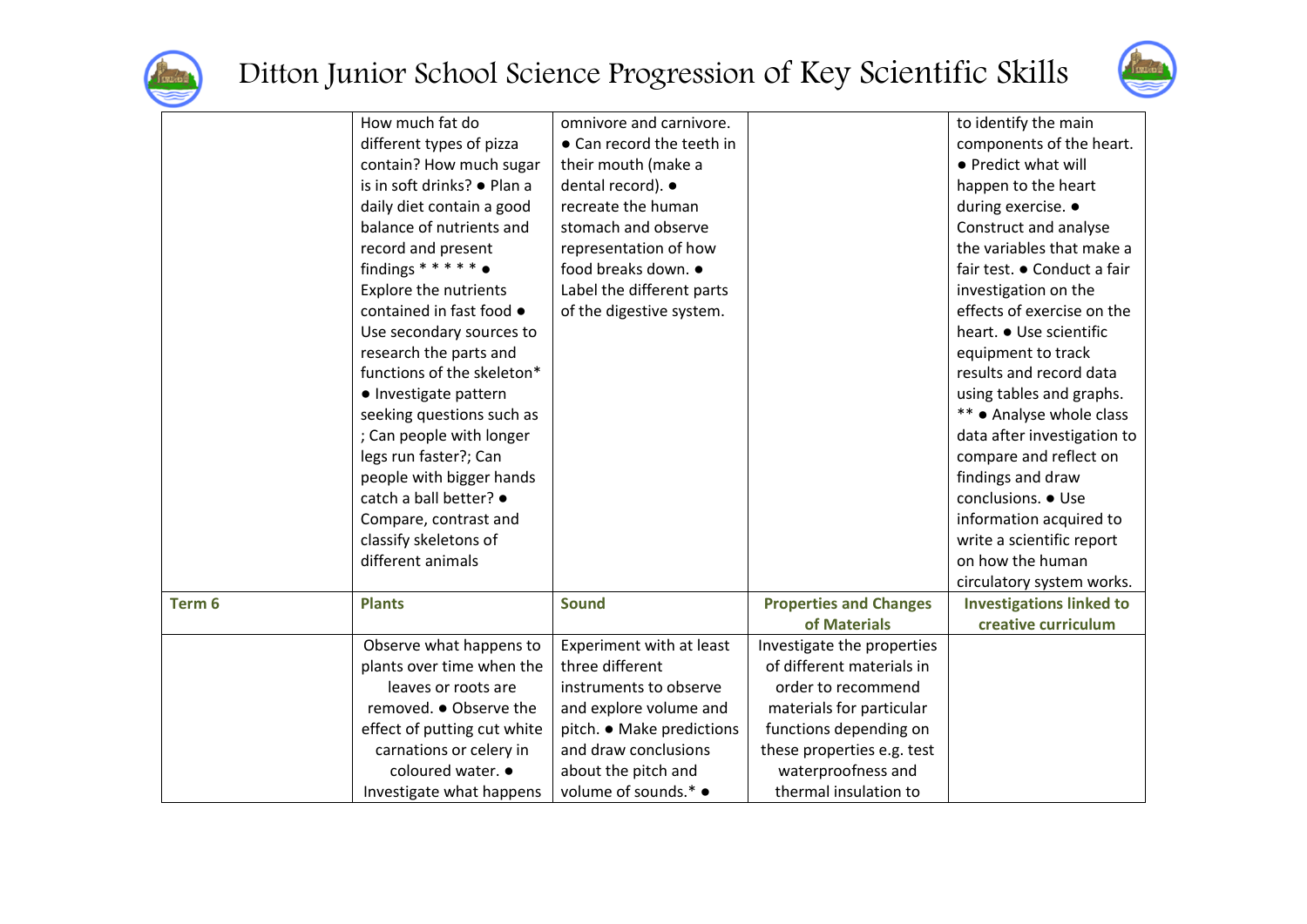



| to plants when they are          | Note how vibrations      | identify a suitable fabric  |  |
|----------------------------------|--------------------------|-----------------------------|--|
| put in different conditions      | make sounds of different | for a coat • Explore        |  |
| e.g. in darkness, in the         | volumes and travel to    | adding a range of solids to |  |
| cold, deprived of air,           | our ears. • Identify and | water and other liquids     |  |
| different types of soil,         | show how sound travels   | e.g. cooking oil, as        |  |
| different fertilisers,           | through particles and    | appropriate ● Investigate   |  |
| varying amount of space.         | into the ear. ● Make own | rates of dissolving by      |  |
| • Spot flowers, seeds,           | instruments that produce | carrying out comparative    |  |
| berries and fruits outside       | a range of pitches.      | and fair test and records   |  |
| throughout the year. •           |                          | findings * * ● Separate     |  |
| Observe flowers carefully        |                          | mixtures by sieving,        |  |
| to identify the pollen $\bullet$ |                          | filtering and evaporation,  |  |
| Observe flowers being            |                          | choosing the most           |  |
| visited by pollinators e.g.      |                          | suitable method and         |  |
| bees and butterflies in the      |                          | equipment for each          |  |
| summer. · Observe seeds          |                          | mixture • Explore a range   |  |
| being blown from the             |                          | of non-reversible changes   |  |
| trees e.g. sycamore seeds.       |                          | e.g. rusting, adding fizzy  |  |
| • Research different             |                          | tablets to water, burning   |  |
| types of seed dispersal. •       |                          | • Carry out comparative     |  |
| Classify seeds in a range        |                          | and fair tests involving    |  |
| of ways including by how         |                          | non-reversible changes      |  |
| they are dispersed. •            |                          | e.g. What affects the rate  |  |
| Create a new species of          |                          | of rusting? What affects    |  |
| flowering plant • Can            |                          | the amount of gas           |  |
| explain observations             |                          | produced? ● Research        |  |
| made during                      |                          | new materials produced      |  |
| investigations. • Can look       |                          | by chemists e.g. Spencer    |  |
| at the features of seeds to      |                          | Silver (glue of sticky      |  |
| decide on their method of        |                          | notes) and Ruth Benerito    |  |
| dispersal. • Can draw and        |                          | (wrinkle free cotton)       |  |
| label a diagram of their         |                          |                             |  |
| created flowering plant to       |                          |                             |  |